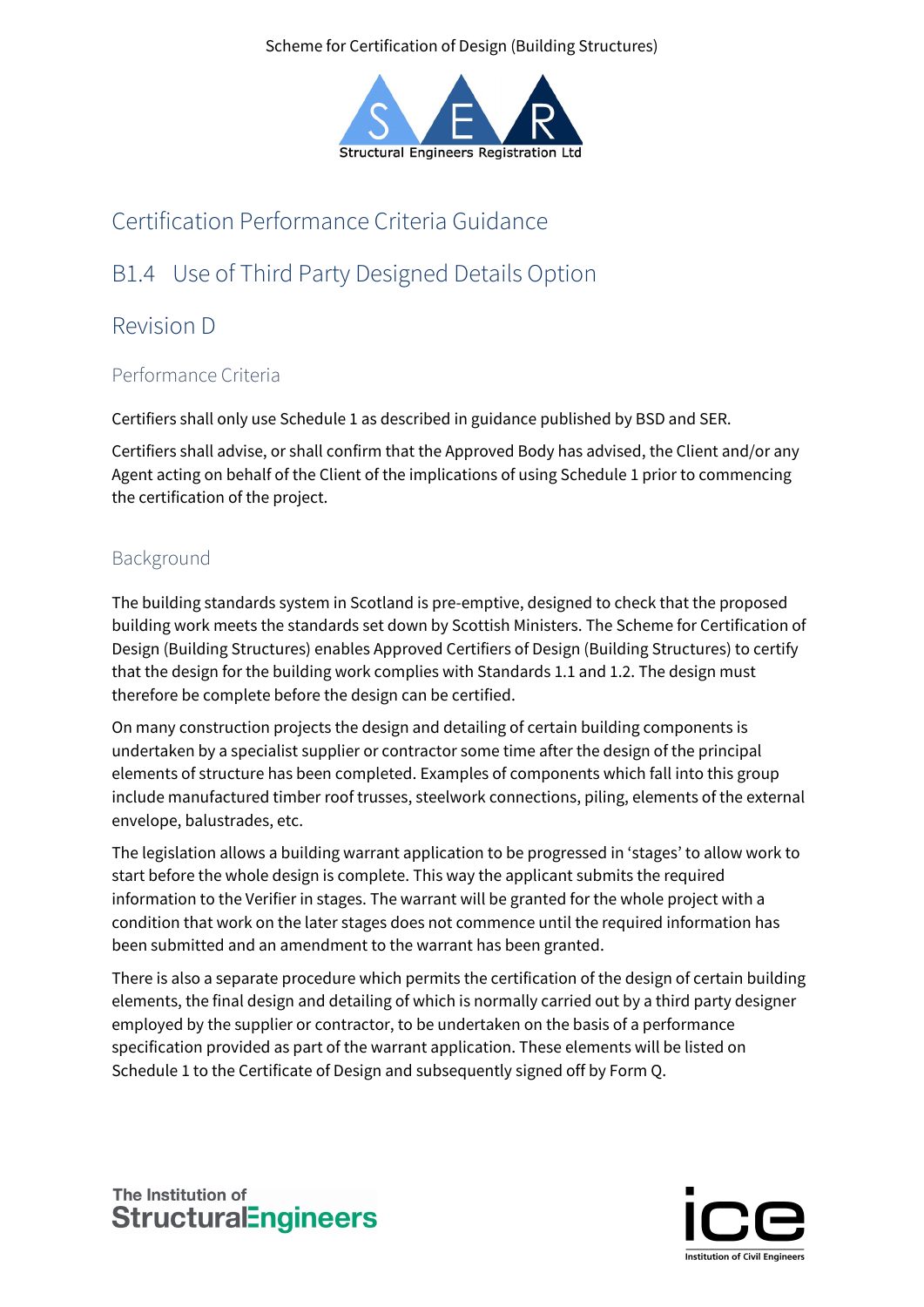Certification using this procedure should not be used where the warrant is staged, except in the following situations:

- i. For piling or vibro stone or concrete columns, where they form part of the stage which includes the associated foundations
- ii. For steelwork connections where they form part of the stage which includes the associated steelwork
- iii. On multi-plot housing developments where the stages are used solely to define individual plots or groups of plots
- iv. In unusual situations where it has been agreed with the Verifier that the use of the procedure is appropriate. In these situations, the Certifier must keep a record of the reasons for using the procedure and of the dialogue with the Verifier

#### Guidance

#### Schedule 1

The elements to which this procedure applies are listed below:

| <b>Building risk group</b> | <b>Schedule 1 may be used for:</b> |
|----------------------------|------------------------------------|
| RG1A / RG1B                | Piling                             |
|                            | Vibro stone or concrete columns    |
|                            | Precast foundation systems         |
|                            | Precast concrete floor units       |
|                            | Precast concrete stairs            |
|                            | Timber roof trusses                |
|                            | <b>Steelwork connections</b>       |
|                            | <b>Protective barriers</b>         |
|                            | Glazing                            |
|                            |                                    |
| RG2A / RG2B                | Piling                             |
|                            | Vibro stone or concrete columns    |
|                            | Precast foundation systems         |
|                            | Precast concrete floor units       |
|                            | Precast concrete stairs            |
|                            | Timber roof trusses                |
|                            | <b>Steelwork connections</b>       |
| RG3                        | Not applicable                     |

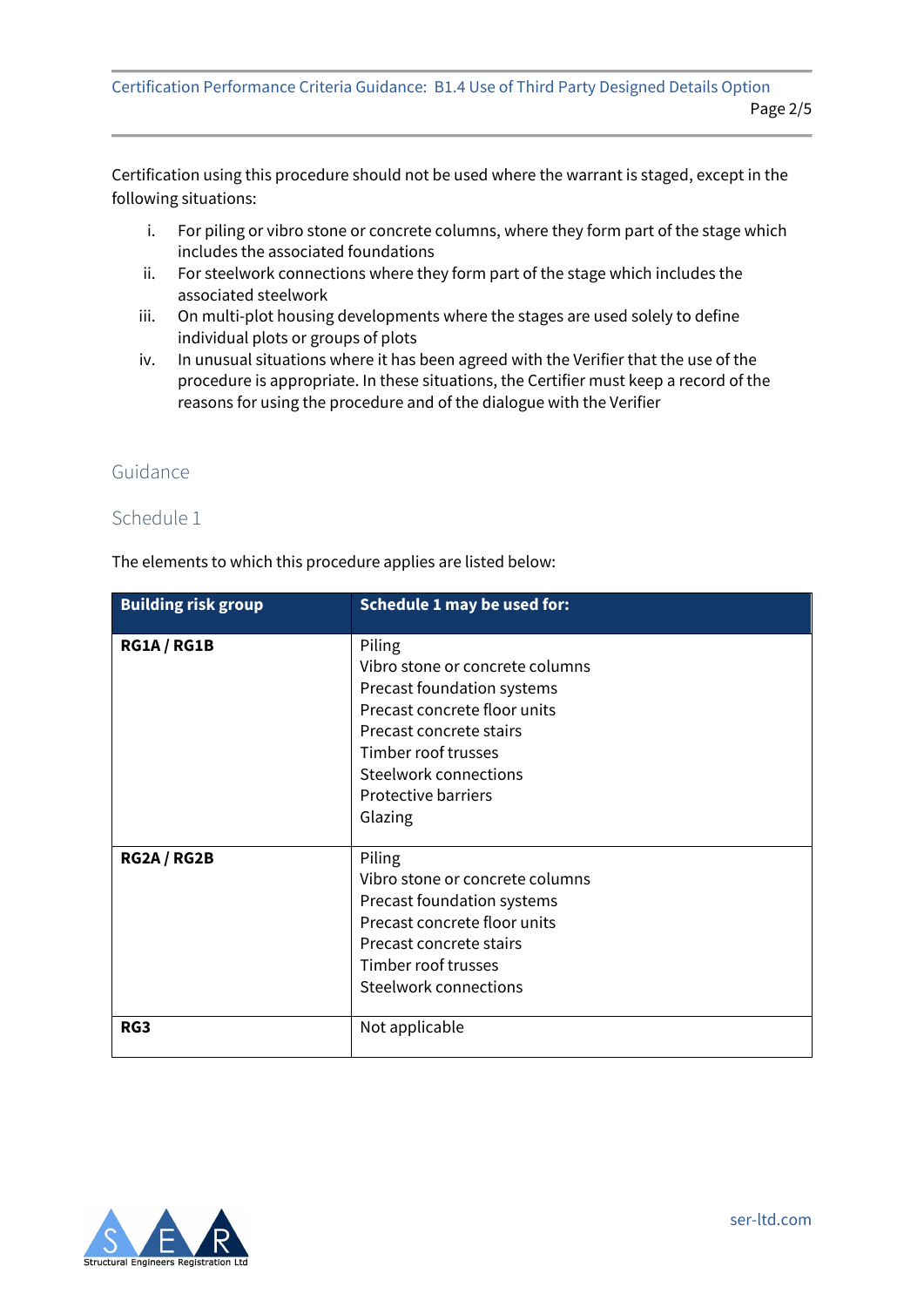As noted above, it is the final design of the items on Schedule 1 that is to be carried out after the warrant submission has been made. The designs must be sufficiently advanced at the point of certification for the warrant drawings to show the design intent and for compatibility with other elements to be demonstrated. The warrant drawings must include a reasonable level of information and detail. *[Procedural Guidance on Certification](http://www.gov.scot/Resource/0051/00512890.pdf)* published by Scottish Government and available from their website gives more advice on the level of information to be provided.

The design shown on the warrant drawings should be substantiated by preliminary design calculations or other justification, such as load span tables, test certification, etc. Where it is not possible to provide the required level of information the elements in question should be included in a later stage.

Where an item is certified using this procedure it should still be included on Schedule 2 to the certificate of design. The certification option that should be selected should be that appropriate to the certification of the preliminary design shown on the warrant drawings and the accompanying performance specification. It should NOT be that likely to be used when the finalised design is reviewed prior to signing Form Q.

If the final design for an element has been received from a third-party designer and checked prior to certification then it should NOT be included on Schedule 1; rather it should be certified in the normal way.

## Performance Specification

The warrant submission must contain a detailed performance specification for each of the items listed on Schedule 1. It is likely that some, if not all, of the following information will be required:

- The specific design standard(s) to which the item is to be designed e.g. reference to a particular Eurocode or British Standard
- The loads for which the item is to be designed, or sufficient information to enable the designer to evaluate the required loads
- The building risk group e.g. RG1A, RG1B, RG2A, RG2B, RG3 and the checking regime which is to be applied. Guidance Notes 11 and 12 give more detail in this respect
- The risk group from the guidance to Standard 1.2 in the Technical Handbook that is to be used for the purposes of determining the requirements for disproportionate collapse
- Any serviceability criteria e.g. deflection or vibration limits
- Any durability requirements e.g. exposure condition
- Any fire performance criteria e.g. minimum period of fire resistance, where relevant
- Any special requirements e.g. minimum or maximum member size; minimum material specification, in-situ or other testing
- Information that is to be supplied to the Certifier (e.g. design calculations; drawings; materials specification; details of connections to the supporting structure; details of loads that will be applied to the supporting structure)

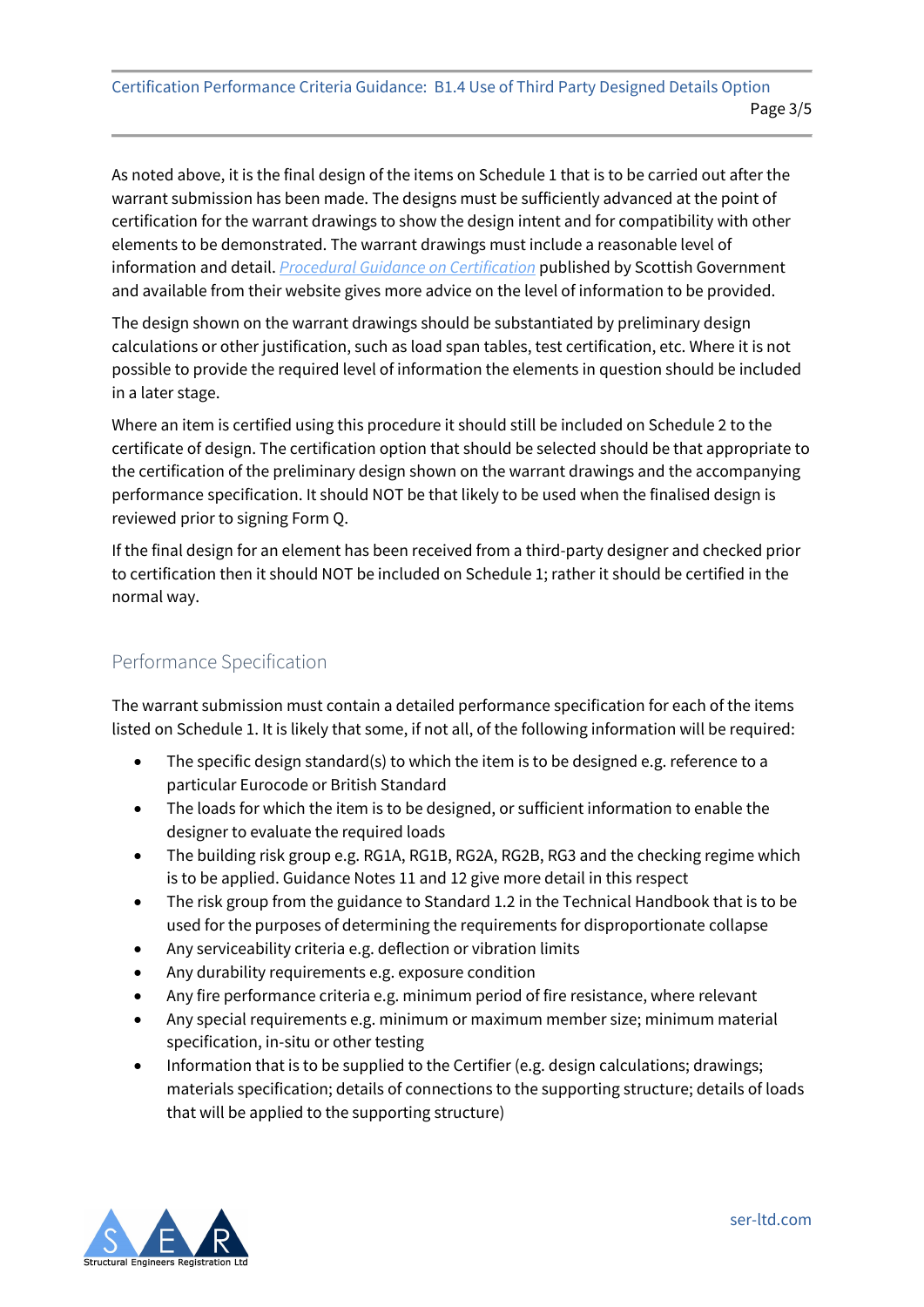#### Form Q

Where there are items on Schedule 1 a Notice of Finalisation of Design Details, Form Q, will need to be submitted with the Completion Certificate.

At the appropriate time, the Certifier should be provided with finalised design information from the third party designer that should demonstrate compliance with the performance specification.

If the Approved Certifier agrees that compliance with the performance specification has been demonstrated then Form Q will be signed by the Approved Certifier and by the Approved Body and submitted to the applicant, their agent or to the Verifier as appropriate.

If the design differs from the performance specification then the Approved Certifier should not sign Form Q.

If the design does not comply with the performance specification but does satisfy the requirements of the regulations then the Approved Certifier should advise the applicant or their agent that an application for amendment to the Building Warrant is likely to be required by the Verifier for the changes.

An 'Interim' Form Q may be generated at any time for any item(s) on Schedule 1 and issued to the Verifier to demonstrate that the design of the element has been finalised and complies with the performance specification. The Construction Compliance Notification Plan issued by the Verifier may require this to be submitted before construction of the relevant item commences.

Form Qs and Interim Form Qs are generated by the Approved Certifier of Design by logging on to their area on the SER website.

Clients should be advised that some items are subject to final design by a third party and the need for them to timeously provide details of their design for the Approved Certifier to consider before an Interim Form Q/Form Q can be issued.

If details are not considered prior to the commencement of construction significant issues will arise if the Approved Certifier is unhappy with any aspect of the supplier's design. Furthermore, delays to the completion and occupation of the building may result. The Verifier will not accept the Completion Certificate unless they have a final Form Q confirming that all items on Schedule 1 that are still applicable have been signed off.

It is important that the Approved Certifier adopts a proactive approach to ensure that the Client/Architect/Main Contractor/Suppliers are aware of the level of information to be provided and the associated timescales for review to minimise delays from late issue of information, or unsatisfactory designs.